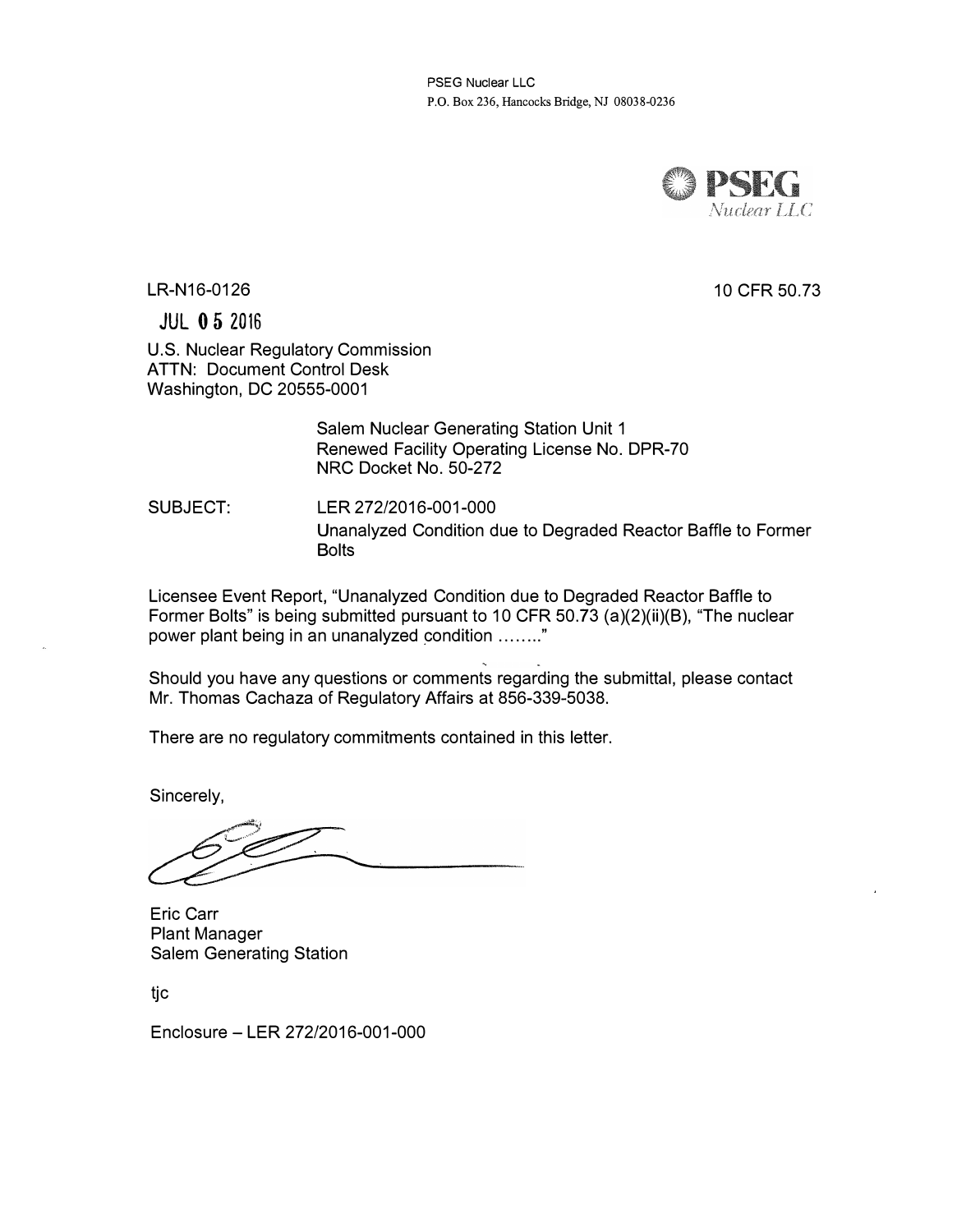# Page 2 10 CFR 50.73 LR-N16-0126

- cc Mr. D. Dorman, Administrator- Region 1, NRC Ms. C. Parker, Licensing Project Manager – Salem, NRC Mr. P. Finney, USNRC Senior Resident Inspector, Salem (X24)
	- Mr. T. Cachaza, Salem Commitment Tracking Coordinator
	- Mr. L. Marabella, Corporate Commitment Tracking Coordinator

 $\ddot{\phantom{a}}$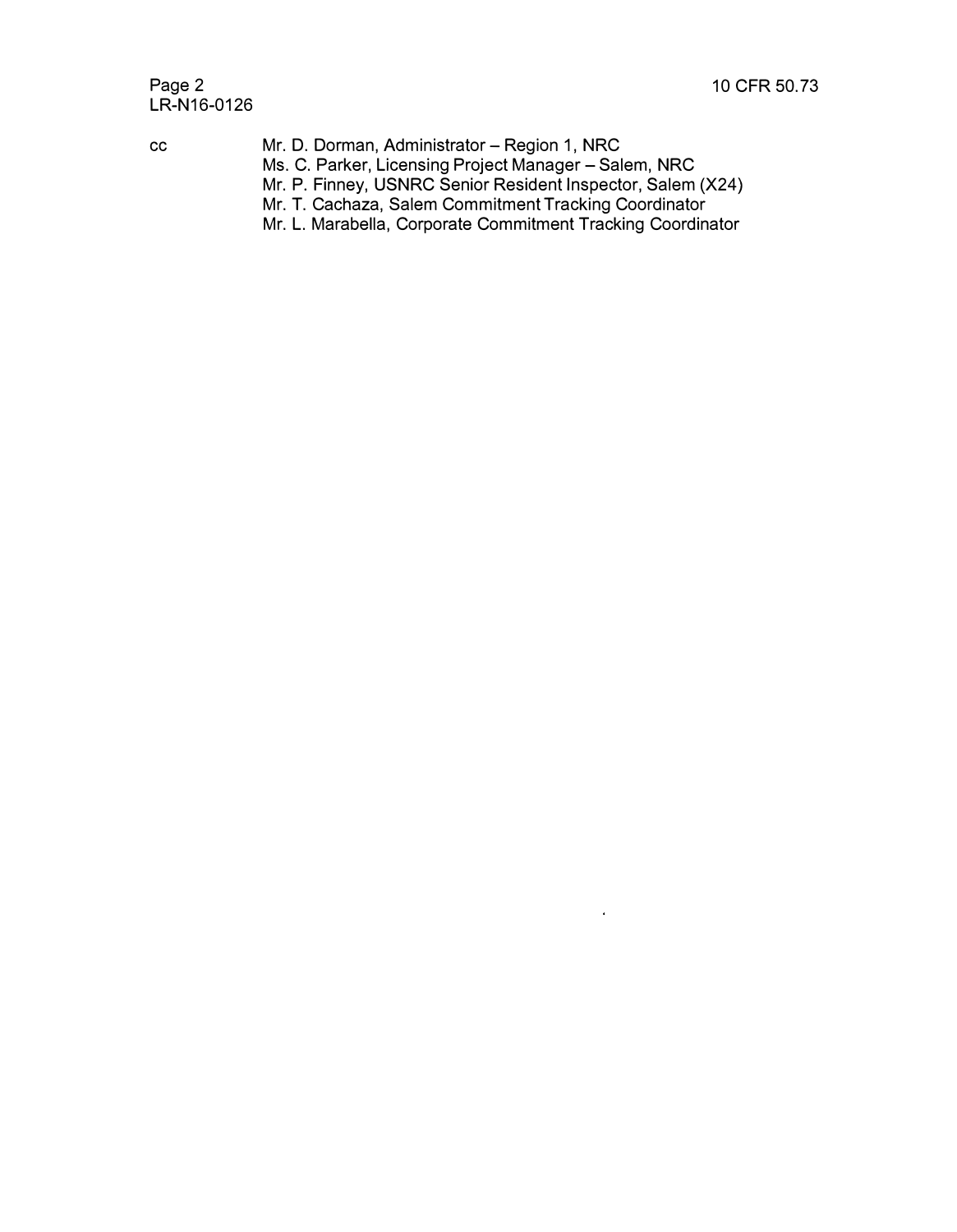| NRC FORM 366<br><b>U.S. NUCLEAR REGULATORY COMMISSION</b><br>$(11 - 2015)$<br><b>LICENSEE EVENT REPORT (LER)</b><br>(See Page 2 for required number of<br>digits/characters for each block)<br>1. FACILITY NAME                                                                                                                                                                                                                                                                                                                                                                                                                                   |                                                                                                                                             |                   |                                         |                                                                                     | APPROVED BY OMB: NO. 3150-0104<br><b>EXPIRES: 10/31/2018</b><br>Estimated burden per response to comply with this mandatory collection request: 80 hours.<br>Reported lessons learned are incorporated into the licensing process and fed back to industry.<br>Send comments regarding burden estimate to the FOIA, Privacy and Information Collections<br>Branch (T-5 F53), U.S. Nuclear Regulatory Commission, Washington, DC 20555-0001, or by<br>internet e-mail to infocollects. Resource@nrc.gov, and to the Desk Officer, Office of Information and<br>Regulatory Affairs, NEOB-10202, (3150-0104), Office of Management and Budget, Washington,<br>DC 20503. If a means used to impose an information collection does not display a currently valid<br>OMB control number, the NRC may not conduct or sponsor, and a person is not required to<br>respond to, the information collection.<br>2. DOCKET NUMBER<br>3. PAGE |                    |                                   |                                                               |                                                                                               |                                                |                                              |                             |                              |  |  |
|---------------------------------------------------------------------------------------------------------------------------------------------------------------------------------------------------------------------------------------------------------------------------------------------------------------------------------------------------------------------------------------------------------------------------------------------------------------------------------------------------------------------------------------------------------------------------------------------------------------------------------------------------|---------------------------------------------------------------------------------------------------------------------------------------------|-------------------|-----------------------------------------|-------------------------------------------------------------------------------------|----------------------------------------------------------------------------------------------------------------------------------------------------------------------------------------------------------------------------------------------------------------------------------------------------------------------------------------------------------------------------------------------------------------------------------------------------------------------------------------------------------------------------------------------------------------------------------------------------------------------------------------------------------------------------------------------------------------------------------------------------------------------------------------------------------------------------------------------------------------------------------------------------------------------------------|--------------------|-----------------------------------|---------------------------------------------------------------|-----------------------------------------------------------------------------------------------|------------------------------------------------|----------------------------------------------|-----------------------------|------------------------------|--|--|
| Salem Generating Station - Unit 1                                                                                                                                                                                                                                                                                                                                                                                                                                                                                                                                                                                                                 |                                                                                                                                             |                   |                                         |                                                                                     |                                                                                                                                                                                                                                                                                                                                                                                                                                                                                                                                                                                                                                                                                                                                                                                                                                                                                                                                  | 05000272<br>1 OF 3 |                                   |                                                               |                                                                                               |                                                |                                              |                             |                              |  |  |
|                                                                                                                                                                                                                                                                                                                                                                                                                                                                                                                                                                                                                                                   | 4. TITLE<br>Unanalyzed Condition due to Degraded Reactor Baffle to Former Bolts                                                             |                   |                                         |                                                                                     |                                                                                                                                                                                                                                                                                                                                                                                                                                                                                                                                                                                                                                                                                                                                                                                                                                                                                                                                  |                    |                                   |                                                               |                                                                                               |                                                |                                              |                             |                              |  |  |
| 5. EVENT DATE<br><b>6. LER NUMBER</b>                                                                                                                                                                                                                                                                                                                                                                                                                                                                                                                                                                                                             |                                                                                                                                             |                   |                                         |                                                                                     | 7. REPORT DATE                                                                                                                                                                                                                                                                                                                                                                                                                                                                                                                                                                                                                                                                                                                                                                                                                                                                                                                   |                    |                                   | 8. OTHER FACILITIES INVOLVED                                  |                                                                                               |                                                |                                              |                             |                              |  |  |
| <b>MONTH</b>                                                                                                                                                                                                                                                                                                                                                                                                                                                                                                                                                                                                                                      | DAY                                                                                                                                         | <b>YEAR</b>       | <b>YEAR</b>                             | <b>SEQUENTIAL</b><br><b>NUMBER</b>                                                  | <b>REV</b><br>NO.                                                                                                                                                                                                                                                                                                                                                                                                                                                                                                                                                                                                                                                                                                                                                                                                                                                                                                                | <b>MONTH</b>       | DAY                               | <b>YEAR</b>                                                   | <b>FACILITY NAME</b><br>05000                                                                 |                                                |                                              | <b>DOCKET NUMBER</b>        |                              |  |  |
| 05                                                                                                                                                                                                                                                                                                                                                                                                                                                                                                                                                                                                                                                | 03                                                                                                                                          | 2016              | $2016 -$                                | 001                                                                                 | $-000$                                                                                                                                                                                                                                                                                                                                                                                                                                                                                                                                                                                                                                                                                                                                                                                                                                                                                                                           | 07                 | 05                                | 2016                                                          |                                                                                               | DOCKET NUMBER<br><b>FACILITY NAME</b><br>05000 |                                              |                             |                              |  |  |
|                                                                                                                                                                                                                                                                                                                                                                                                                                                                                                                                                                                                                                                   |                                                                                                                                             | 9. OPERATING MODE |                                         |                                                                                     |                                                                                                                                                                                                                                                                                                                                                                                                                                                                                                                                                                                                                                                                                                                                                                                                                                                                                                                                  |                    |                                   |                                                               | 11. THIS REPORT IS SUBMITTED PURSUANT TO THE REQUIREMENTS OF 10 CFR §: (Check all that apply) |                                                |                                              |                             |                              |  |  |
|                                                                                                                                                                                                                                                                                                                                                                                                                                                                                                                                                                                                                                                   |                                                                                                                                             |                   | " 20.2201(b)                            |                                                                                     |                                                                                                                                                                                                                                                                                                                                                                                                                                                                                                                                                                                                                                                                                                                                                                                                                                                                                                                                  | 20.2203(a)(3)(i)   |                                   |                                                               | $\Box$ 50.73(a)(2)(ii)(A)                                                                     |                                                |                                              | $\Box$ 50.73(a)(2)(viii)(A) |                              |  |  |
|                                                                                                                                                                                                                                                                                                                                                                                                                                                                                                                                                                                                                                                   | Defueled                                                                                                                                    |                   | 20.2203(a)(3)(ii)<br>20.2201(d)         |                                                                                     |                                                                                                                                                                                                                                                                                                                                                                                                                                                                                                                                                                                                                                                                                                                                                                                                                                                                                                                                  |                    |                                   | $\overline{V}$ 50.73(a)(2)(ii)(B)                             |                                                                                               |                                                | 50.73(a)(2)(viii)(B)                         |                             |                              |  |  |
|                                                                                                                                                                                                                                                                                                                                                                                                                                                                                                                                                                                                                                                   |                                                                                                                                             |                   | $\Box$ 20.2203(a)(1)<br>20.2203(a)(4)   |                                                                                     |                                                                                                                                                                                                                                                                                                                                                                                                                                                                                                                                                                                                                                                                                                                                                                                                                                                                                                                                  |                    | $\Box$ 50.73(a)(2)(iii)           |                                                               |                                                                                               | 50.73(a)(2)(ix)(A)                             |                                              |                             |                              |  |  |
| 10. POWER LEVEL                                                                                                                                                                                                                                                                                                                                                                                                                                                                                                                                                                                                                                   |                                                                                                                                             |                   |                                         | 20.2203(a)(2)(i)                                                                    | $\mathbf{I}$<br>50.36(c)(1)(i)(A)                                                                                                                                                                                                                                                                                                                                                                                                                                                                                                                                                                                                                                                                                                                                                                                                                                                                                                |                    |                                   |                                                               | $\Box$ 50.73(a)(2)(iv)(A)                                                                     |                                                |                                              | 50.73(a)(2)(x)              |                              |  |  |
|                                                                                                                                                                                                                                                                                                                                                                                                                                                                                                                                                                                                                                                   |                                                                                                                                             |                   | 20.2203(a)(2)(ii)<br>50.36(c)(1)(ii)(A) |                                                                                     |                                                                                                                                                                                                                                                                                                                                                                                                                                                                                                                                                                                                                                                                                                                                                                                                                                                                                                                                  |                    |                                   | $\Box$ 50.73(a)(2)(v)(A)                                      |                                                                                               |                                                | $\Box$ 73.71(a)(4)<br>$\Box$ 73.71(a)(5)     |                             |                              |  |  |
|                                                                                                                                                                                                                                                                                                                                                                                                                                                                                                                                                                                                                                                   |                                                                                                                                             |                   |                                         | 50.36(c)(2)<br>П<br>20.2203(a)(2)(iii)<br>20.2203(a)(2)(iv)<br>50.46(a)(3)(ii)<br>П |                                                                                                                                                                                                                                                                                                                                                                                                                                                                                                                                                                                                                                                                                                                                                                                                                                                                                                                                  |                    |                                   |                                                               | 50.73(a)(2)(v)(B)<br>50.73(a)(2)(v)(C)<br>П                                                   |                                                |                                              | $\Box$ 73.77(a)(1)          |                              |  |  |
|                                                                                                                                                                                                                                                                                                                                                                                                                                                                                                                                                                                                                                                   | 0%                                                                                                                                          |                   | $\equiv$ 20.2203(a)(2)(v)<br>П          |                                                                                     |                                                                                                                                                                                                                                                                                                                                                                                                                                                                                                                                                                                                                                                                                                                                                                                                                                                                                                                                  |                    | 50.73(a)(2)(i)(A)                 |                                                               | $\Box$ 50.73(a)(2)(v)(D)                                                                      |                                                |                                              | $\sqrt{73.77(a)(2)(i)}$     |                              |  |  |
|                                                                                                                                                                                                                                                                                                                                                                                                                                                                                                                                                                                                                                                   |                                                                                                                                             |                   |                                         | $\sqrt{20.2203(a)(2)(vi)}$<br>П                                                     |                                                                                                                                                                                                                                                                                                                                                                                                                                                                                                                                                                                                                                                                                                                                                                                                                                                                                                                                  |                    | 50.73(a)(2)(i)(B)                 |                                                               | 50.73(a)(2)(vii)                                                                              |                                                |                                              | $\Box$ 73.77(a)(2)(ii)      |                              |  |  |
|                                                                                                                                                                                                                                                                                                                                                                                                                                                                                                                                                                                                                                                   |                                                                                                                                             |                   |                                         | П<br>50.73(a)(2)(i)(C)                                                              |                                                                                                                                                                                                                                                                                                                                                                                                                                                                                                                                                                                                                                                                                                                                                                                                                                                                                                                                  |                    |                                   | $\Box$ other<br>Specify in Abstract below or in NRC Form 366A |                                                                                               |                                                |                                              |                             |                              |  |  |
|                                                                                                                                                                                                                                                                                                                                                                                                                                                                                                                                                                                                                                                   |                                                                                                                                             |                   |                                         |                                                                                     |                                                                                                                                                                                                                                                                                                                                                                                                                                                                                                                                                                                                                                                                                                                                                                                                                                                                                                                                  |                    |                                   |                                                               | <b>12. LICENSEE CONTACT FOR THIS LER</b>                                                      |                                                |                                              |                             |                              |  |  |
|                                                                                                                                                                                                                                                                                                                                                                                                                                                                                                                                                                                                                                                   | <b>LICENSEE CONTACT</b><br>TELEPHONE NUMBER (Include Area Code)<br>Thomas J. Cachaza, Senior Regulatory Compliance Engineer<br>856-339-5038 |                   |                                         |                                                                                     |                                                                                                                                                                                                                                                                                                                                                                                                                                                                                                                                                                                                                                                                                                                                                                                                                                                                                                                                  |                    |                                   |                                                               |                                                                                               |                                                |                                              |                             |                              |  |  |
|                                                                                                                                                                                                                                                                                                                                                                                                                                                                                                                                                                                                                                                   |                                                                                                                                             |                   |                                         |                                                                                     |                                                                                                                                                                                                                                                                                                                                                                                                                                                                                                                                                                                                                                                                                                                                                                                                                                                                                                                                  |                    |                                   |                                                               | 13. COMPLETE ONE LINE FOR EACH COMPONENT FAILURE DESCRIBED IN THIS REPORT                     |                                                |                                              |                             |                              |  |  |
| CAUSE                                                                                                                                                                                                                                                                                                                                                                                                                                                                                                                                                                                                                                             |                                                                                                                                             | <b>SYSTEM</b>     | <b>COMPONENT</b>                        |                                                                                     | <b>REPORTABLE</b><br>MANU-<br><b>FACTURER</b><br>TO EPIX                                                                                                                                                                                                                                                                                                                                                                                                                                                                                                                                                                                                                                                                                                                                                                                                                                                                         |                    |                                   | CAUSE                                                         | <b>SYSTEM</b>                                                                                 |                                                | MANU-<br><b>COMPONENT</b><br><b>FACTURER</b> |                             | <b>REPORTABLE</b><br>TO EPIX |  |  |
| X                                                                                                                                                                                                                                                                                                                                                                                                                                                                                                                                                                                                                                                 |                                                                                                                                             | AВ                | <b>RPV</b>                              |                                                                                     | W120                                                                                                                                                                                                                                                                                                                                                                                                                                                                                                                                                                                                                                                                                                                                                                                                                                                                                                                             | Υ                  |                                   |                                                               |                                                                                               |                                                |                                              |                             |                              |  |  |
| 14. SUPPLEMENTAL REPORT EXPECTED<br>YES (If yes, complete 15. EXPECTED SUBMISSION DATE)                                                                                                                                                                                                                                                                                                                                                                                                                                                                                                                                                           |                                                                                                                                             |                   |                                         |                                                                                     |                                                                                                                                                                                                                                                                                                                                                                                                                                                                                                                                                                                                                                                                                                                                                                                                                                                                                                                                  | $\overline{M}$ NO  | 15. EXPECTED<br><b>SUBMISSION</b> |                                                               |                                                                                               | <b>MONTH</b>                                   | DAY                                          |                             | <b>YEAR</b>                  |  |  |
| <b>DATE</b><br>ABSTRACT (Limit to 1400 spaces, i.e., approximately 15 single-spaced typewritten lines)                                                                                                                                                                                                                                                                                                                                                                                                                                                                                                                                            |                                                                                                                                             |                   |                                         |                                                                                     |                                                                                                                                                                                                                                                                                                                                                                                                                                                                                                                                                                                                                                                                                                                                                                                                                                                                                                                                  |                    |                                   |                                                               |                                                                                               |                                                |                                              |                             |                              |  |  |
| With Salem Unit 1 in a defueled condition during a planned refueling outage, anomalies were identified on baffle to former bolts<br>while conducting a scheduled visual inspection of Reactor Vessel Internals. Due to the visual anomalies, PSEG commenced<br>ultrasonic inspection of the baffle to former bolts to determine the extent of condition and determine a repair plan.<br>Based on initial results of the analysis of the ultrasonic inspection data received on May 03, 2016, this condition was<br>determined to be reportable pursuant to 10 CFR 50.72(b)(3)(ii)(B), since the as-found conditions were not previously analyzed. |                                                                                                                                             |                   |                                         |                                                                                     |                                                                                                                                                                                                                                                                                                                                                                                                                                                                                                                                                                                                                                                                                                                                                                                                                                                                                                                                  |                    |                                   |                                                               |                                                                                               |                                                |                                              |                             |                              |  |  |
| As a result of the inspection approximately 190 baffle to former bolts were identified as needing replacement.                                                                                                                                                                                                                                                                                                                                                                                                                                                                                                                                    |                                                                                                                                             |                   |                                         |                                                                                     |                                                                                                                                                                                                                                                                                                                                                                                                                                                                                                                                                                                                                                                                                                                                                                                                                                                                                                                                  |                    |                                   |                                                               |                                                                                               |                                                |                                              |                             |                              |  |  |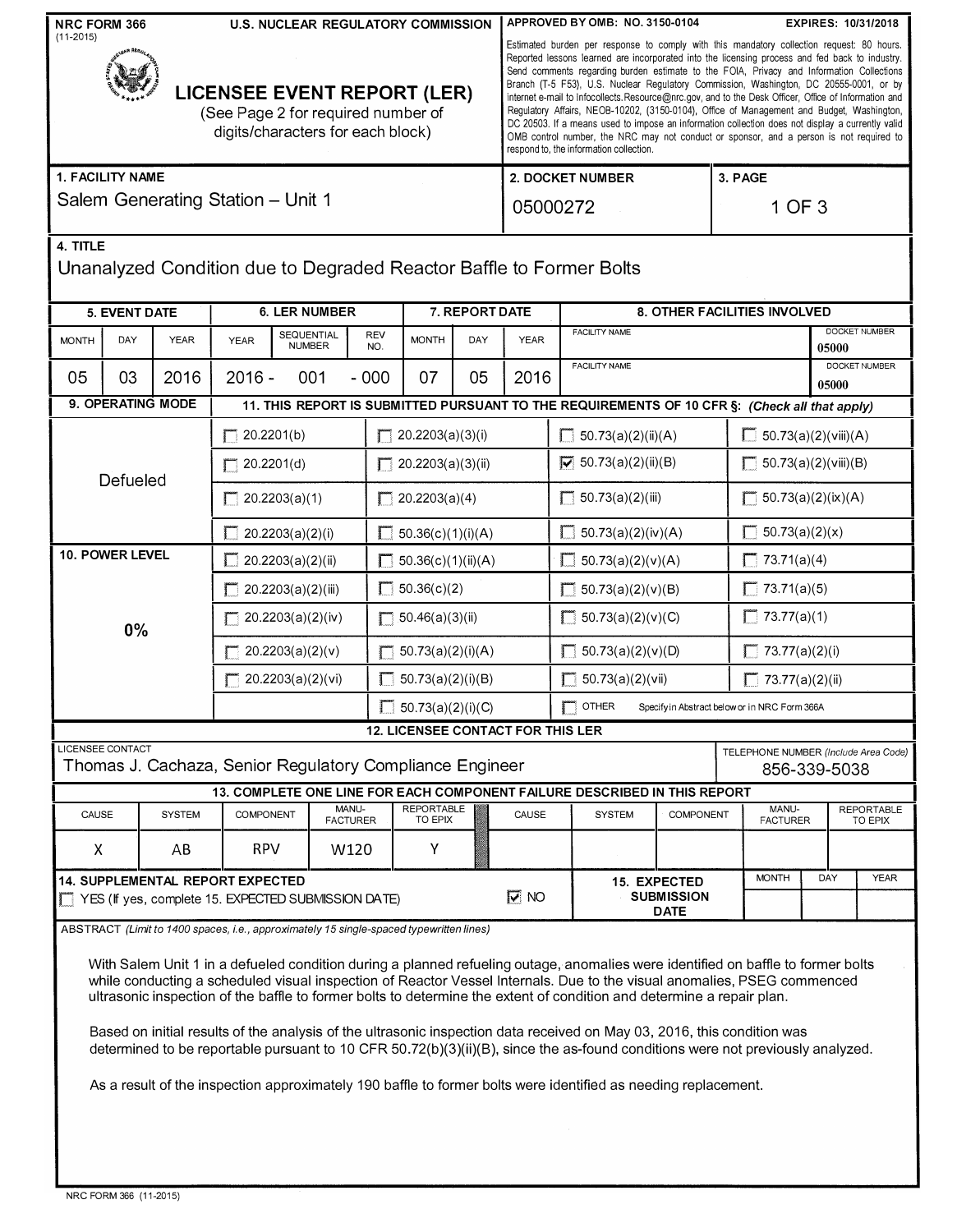| <b>NRC FORM 366A</b><br>(11-2015) | <b>U.S. NUCLEAR REGULATORY COMMISSION</b> | <b>LICENSEE EVENT REPORT (LER)</b><br><b>CONTINUATION SHEET</b> |             |                                    | APPROVED BY OMB: NO. 3150-0104<br>is not required to respond to, the information collection. | EXPIRES: 01/31/2018<br>Estimated burden per response to comply with this mandatory collection request: 80 hours.<br>Reported lessons learned are incorporated into the licensing process and fed back to<br>industry. Send comments regarding burden estimate to the FOIA, Privacy and Information<br>Collections Branch (T-5 F53), U.S. Nuclear Regulatory Commission, Washington, DC 20555-<br>0001, or by internet e-mail to Infocollects.Resource@nrc.gov, and to the Desk Officer, Office of<br>Information and Regulatory Affairs, NEOB-10202, (3150-0104), Office of Management and<br>Budget, Washington, DC 20503. If a means used to impose an information collection does not<br>display a currently valid OMB control number, the NRC may not conduct or sponsor, and a person |
|-----------------------------------|-------------------------------------------|-----------------------------------------------------------------|-------------|------------------------------------|----------------------------------------------------------------------------------------------|--------------------------------------------------------------------------------------------------------------------------------------------------------------------------------------------------------------------------------------------------------------------------------------------------------------------------------------------------------------------------------------------------------------------------------------------------------------------------------------------------------------------------------------------------------------------------------------------------------------------------------------------------------------------------------------------------------------------------------------------------------------------------------------------|
|                                   | 1. FACILITY NAME                          | 2. DOCKET                                                       |             | <b>6. LERNUMBER</b>                |                                                                                              | 3. PAGE                                                                                                                                                                                                                                                                                                                                                                                                                                                                                                                                                                                                                                                                                                                                                                                    |
|                                   | Salem Generating Station - Unit 1         | 05000272                                                        | <b>YEAR</b> | <b>SEQUENTIAL</b><br><b>NUMBER</b> | <b>REVISION</b><br><b>NUMBER</b>                                                             | 2 OF 3                                                                                                                                                                                                                                                                                                                                                                                                                                                                                                                                                                                                                                                                                                                                                                                     |

2016 - 001

- 000

2 OF3

#### **NARRATIVE**

#### PLANT AND SYSTEM IDENTIFICATION

Westinghouse-Pressurized Water Reactor {PWR/4}

Reactor Coolant System / Reactor Vessel {AB/RPV}

#### IDENTIFICATION OF OCCURRENCE

Event Date: 05/03/2016

Discovery Date: 05/03/2016

#### CONDITIONS PRIOR TO OCCURRENCE

Salem Unit 1 was defueled

#### DESCRIPTION OF OCCURRRENCE

With Salem Unit 1 in a defueled condition during a planned refueling outage, anomalies were identified on baffle to former bolts while conducting a scheduled visual inspection of Reactor Vessel Internals. Due to the visual anomalies, PSEG commenced ultrasonic inspection of the baffle to former bolts to determine the extent of condition and determine a repair plan.

As a result of the inspection approximately 190 baffle to former bolts were identified as needing replacement.

Based on initial results of the analysis of the ultrasonic inspection data received on May 03, 2016, this condition was determined to be reportable pursuant to 10 CFR 50.72(b)(3)(ii)(B), since the as-found conditions were not previously analyzed.

The Salem Unit 1 baffle structure includes 832 baffle to former bolts which attach the baffle plates to the former plates. Of the 832 baffle to former bolts, approximately 190 bolts were identified as needing replacement.

The number of failed bolts and the pattern of failure did not meet the acceptance criteria for plant startup from the 1 R24 refueling outage which has been provided by Westinghouse.

During Salem Unit 1 1 R24 refueling outage, the condition of the baffle to former bolting in the Reactor Vessel Internals was visually examined in which eighteen bolt heads were identified as either broken/missing or protruding from its counter bore. Ultrasonic testing (UT) was subsequently performed on baffle to former bolting, which identified an additional population of defective bolting. New baffle to former bolting defects were also identified due to the replacement efforts. The total number of defective baffle to former bolts identified within the visual and UT examinations as well as during the replacement efforts are described below.

Eleven baffle to former bolts were visually identified as severed at the bolt head-to-shank area. Nineteen baffle to former bolts were visually identified as protruding from their counter bore. One hundred thirty-five baffle to former bolts were identified as unsatisfactory through UT examination. Sixteen baffle to former bolts were identified as not able to be UT tested (assumed as unsat in analysis). Nine baffle to former bolts were identified having visually cracked lock bar welds.